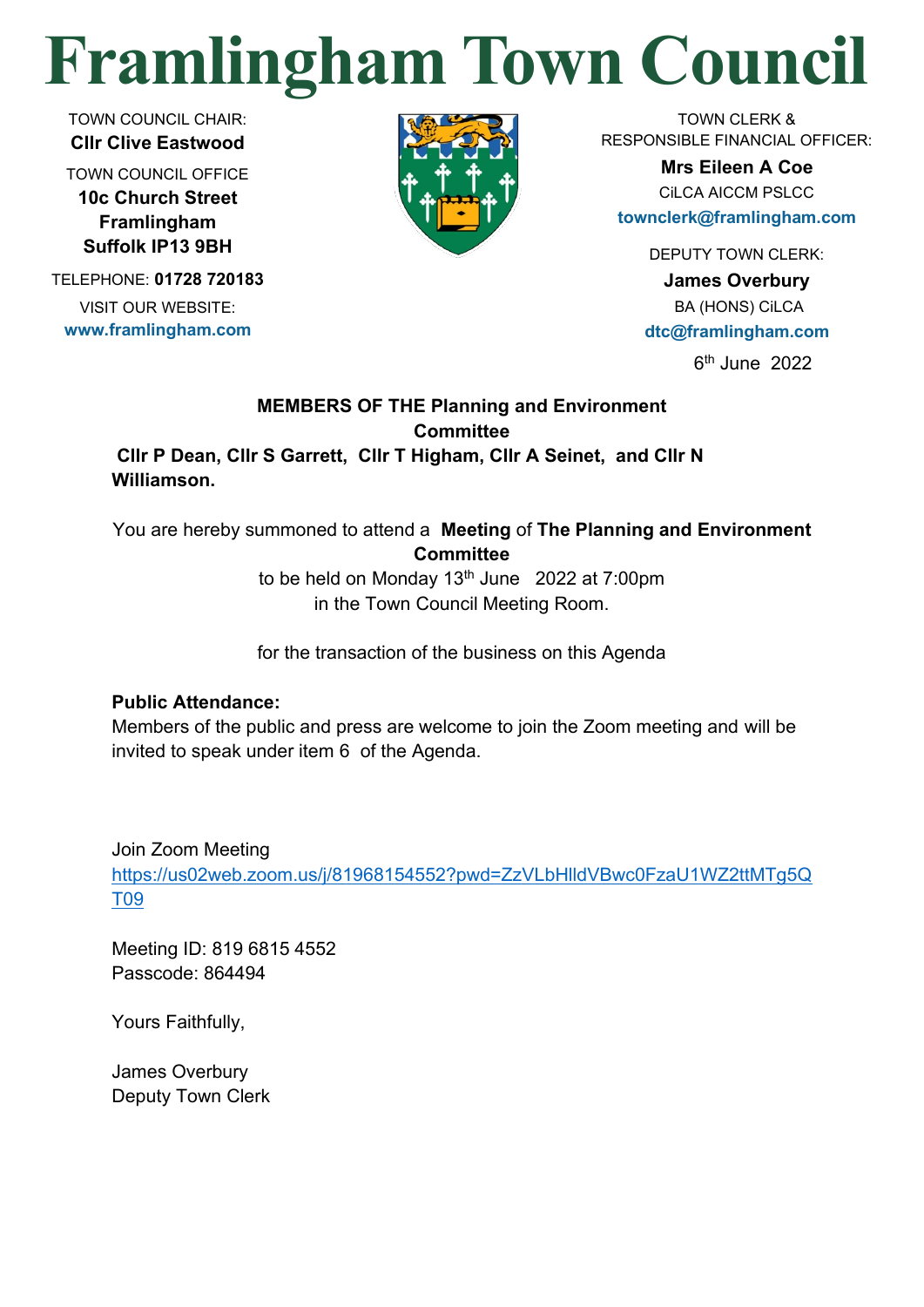**AGENDA for the Planning and Environment Committee Meeting to be held on Monday June 13th 2022 at 7.00pm in The Town Council Meeting Room.**

- **1. APOLOGIES:**
- **2. PRESENT:**
- **3. IN ATTENDANCE:**
- **4. DECLARATIONS OF INTEREST:**

#### **5. MINUTES OF PREVIOUS MEETING:**

#### **6. PUBLIC COMMENT:**

#### **7. SUSTAINABLE FRAMLINGHAM:**

Report and update on group.

#### **8. TO NOTE ANY PLANNING DECISIONS RECEIVED PRIOR TO THE MEETING:**

#### . **9. TO CONSIDER ANY PLANNING APPLICATIONS RECEIVED PRIOR TO THE MEETING:**

#### **9.1 DC/22/2053/FUL**

Refurbishment and conversion of redundant Commercial building (following the approval for full replacement building - approval DC/21/0874)

Brook House Vyces Road Framlingham Woodbridge Suffolk IP13 9RJ

#### **10. ESC POTENTIAL REFERRAL OF PLANNING APPLICATIONS:**

#### **11. UPDATE ON DC/20/3326/OUT LEAPERLAND**

#### **12. CORRESPONDENCE RECEIVED SINCE THE LAST MEETING:**

- 12.1 From ESC: Adoption of affordable housing SPP
- 12.2 From ESC: invitation to comment of air quality report
- 12.3 Thank you email from resident re Victoria Mill Road